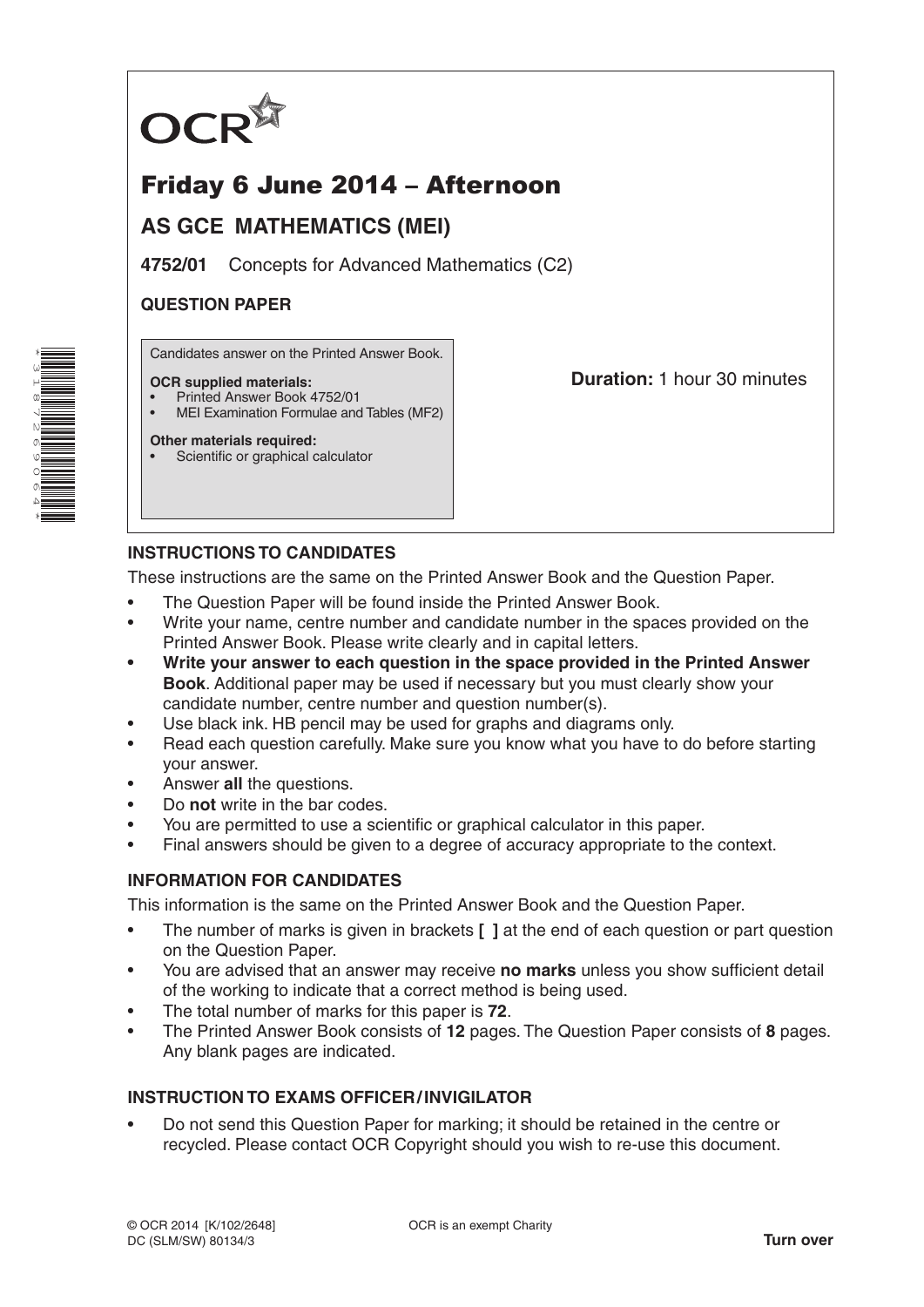#### **Section A** (36 marks)

1 Find 
$$
\int 7x^{\frac{5}{2}} dx
$$
. [3]

2 (i) Find 
$$
\sum_{r=1}^{5} \frac{21}{r+2}
$$
. [2]

**(ii)** A sequence is defined by

$$
u_1 = a
$$
, where *a* is an unknown constant,  
 $u_{n+1} = u_n + 5$ .

Find, in terms of *a*, the tenth term and the sum of the first ten terms of this sequence. **[3]**

- **3** The points P $(2, 3.6)$  and Q  $(2.2, 2.4)$  lie on the curve  $y = f(x)$ . Use P and Q to estimate the gradient of the curve at the point where  $x = 2$ . **[2]**
- **4** The point R $(6, -3)$  is on the curve  $y = f(x)$ .
	- (i) Find the coordinates of the image of R when the curve is transformed to  $y = \frac{1}{2}f(x)$ . [2]
	- (ii) Find the coordinates of the image of R when the curve is transformed to  $y = f(3x)$ . [2]





**Fig. 5**

Fig. 5 shows triangle ABC, where angle ABC =  $72^{\circ}$ , AB = 5.9 cm and BC = 8.5 cm. Calculate the length of AC. **[3]**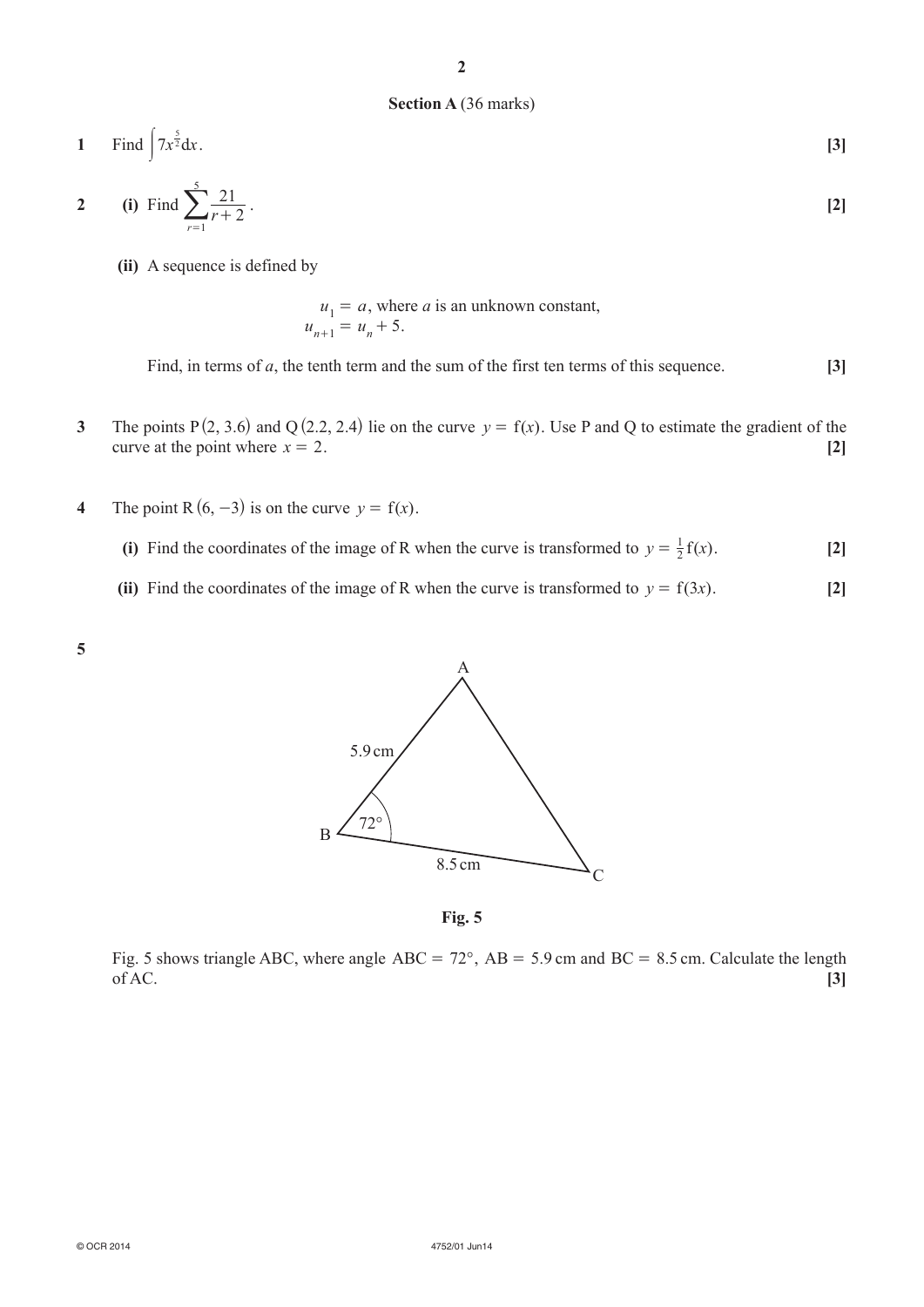



A circle with centre O has radius 12.4 cm. A segment of the circle is shown shaded in Fig. 6. The segment is bounded by the arc AB and the chord AB, where the angle AOB is 2.1 radians. Calculate the area of the segment. **[4]**

**7** The second term of a geometric progression is 24. The sum to infinity of this progression is 150. Write down two equations in *a* and *r*, where *a* is the first term and *r* is the common ratio. Solve your equations to find the possible values of *a* and *r*. **[5]**

8 Simplify 
$$
\frac{\sqrt{1-\cos^2{\theta}}}{\tan{\theta}}
$$
, where  $\theta$  is an acute angle.

- **9** Solve the equation  $\tan 2\theta = 3$  for  $0^{\circ} < \theta < 360^{\circ}$ . [3]
- **10** Use logarithms to solve the equation  $3^{x+1} = 5^{2x}$ . Give your answer correct to 3 decimal places. [4]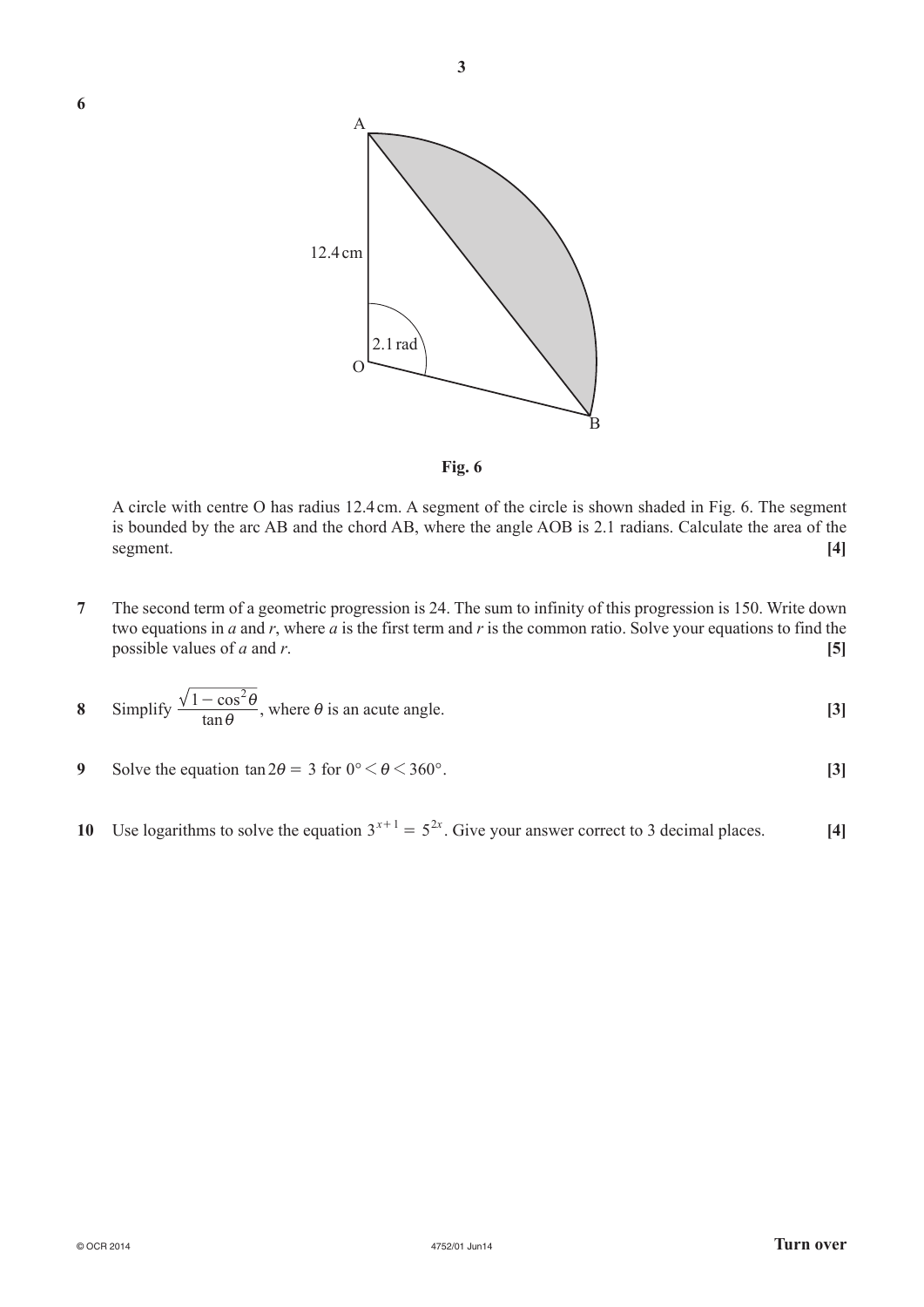

**Fig. 11**

Fig. 11 shows a sketch of the curve with equation  $y = x$  $= x - \frac{4}{2}.$ 

- *x* **(i)** Find  $\frac{dy}{dx}$ *y*  $\frac{dy}{dx}$  and show that *x y x* 24 d d 2 2  $=-\frac{24}{4}$ . [3]
- **(ii)** Hence find the coordinates of the stationary point on the curve. Verify that the stationary point is a maximum. **[5]**
- (iii) Find the equation of the normal to the curve when  $x = -1$ . Give your answer in the form  $ax + by + c = 0.$  [5]

**Section B** (36 marks)

**11**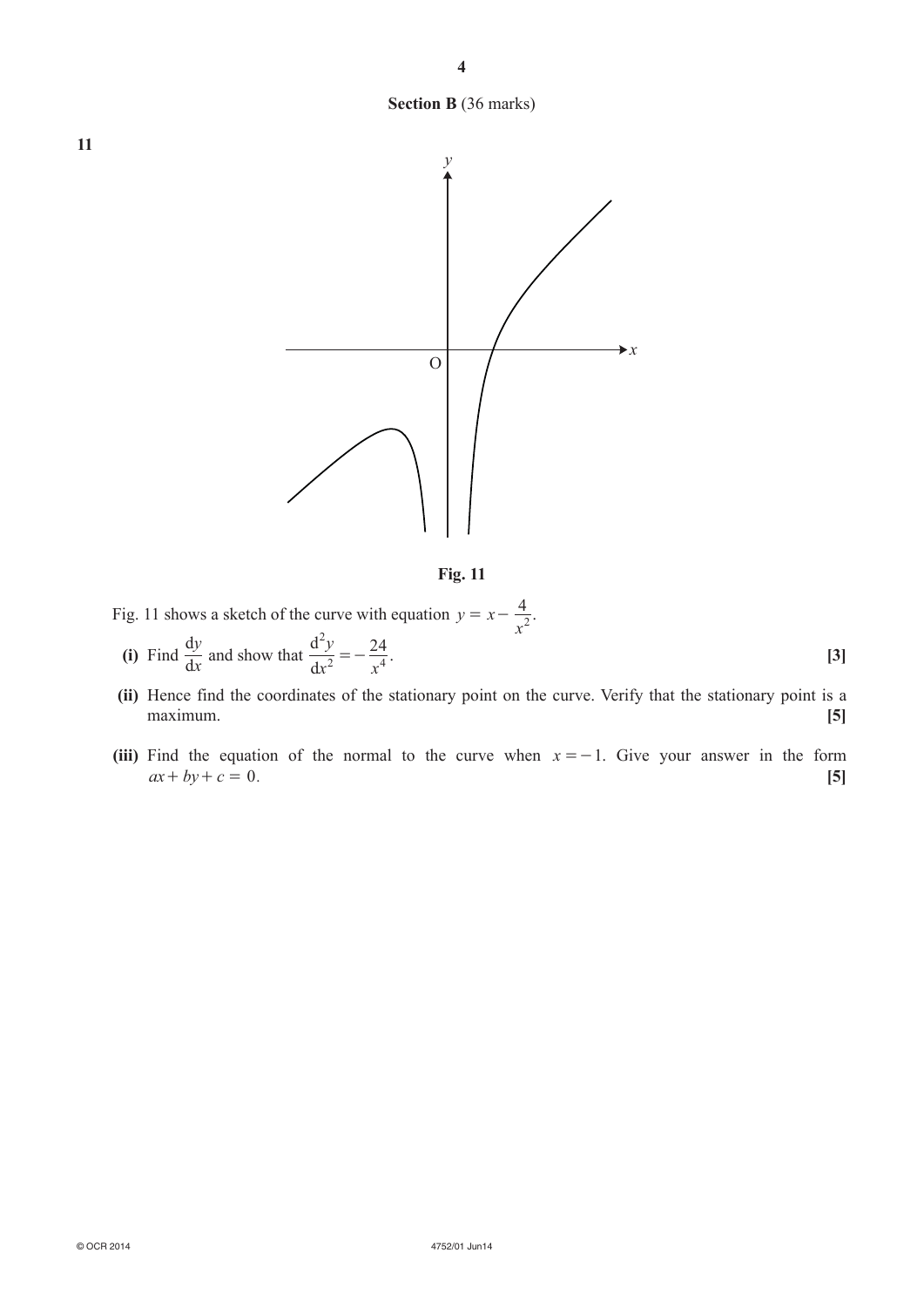**12** Oskar is designing a building. Fig. 12 shows his design for the end wall and the curve of the roof. The units for *x* and *y* are metres.





- **(i)** Use the trapezium rule with 5 strips to estimate the area of the end wall of the building. **[4]**
- (ii) Oskar now uses the equation  $y = -0.001x^3 0.025x^2 + 0.6x + 9$ , for  $0 \le x \le 15$ , to model the curve of the roof.
	- (*A*) Calculate the difference between the height of the roof when *x* = 12 given by this model and the data shown in Fig. 12. **[2]**
	- (*B*) Use integration to find the area of the end wall given by this model. **[4]**

#### **Question 13 begins on page 6**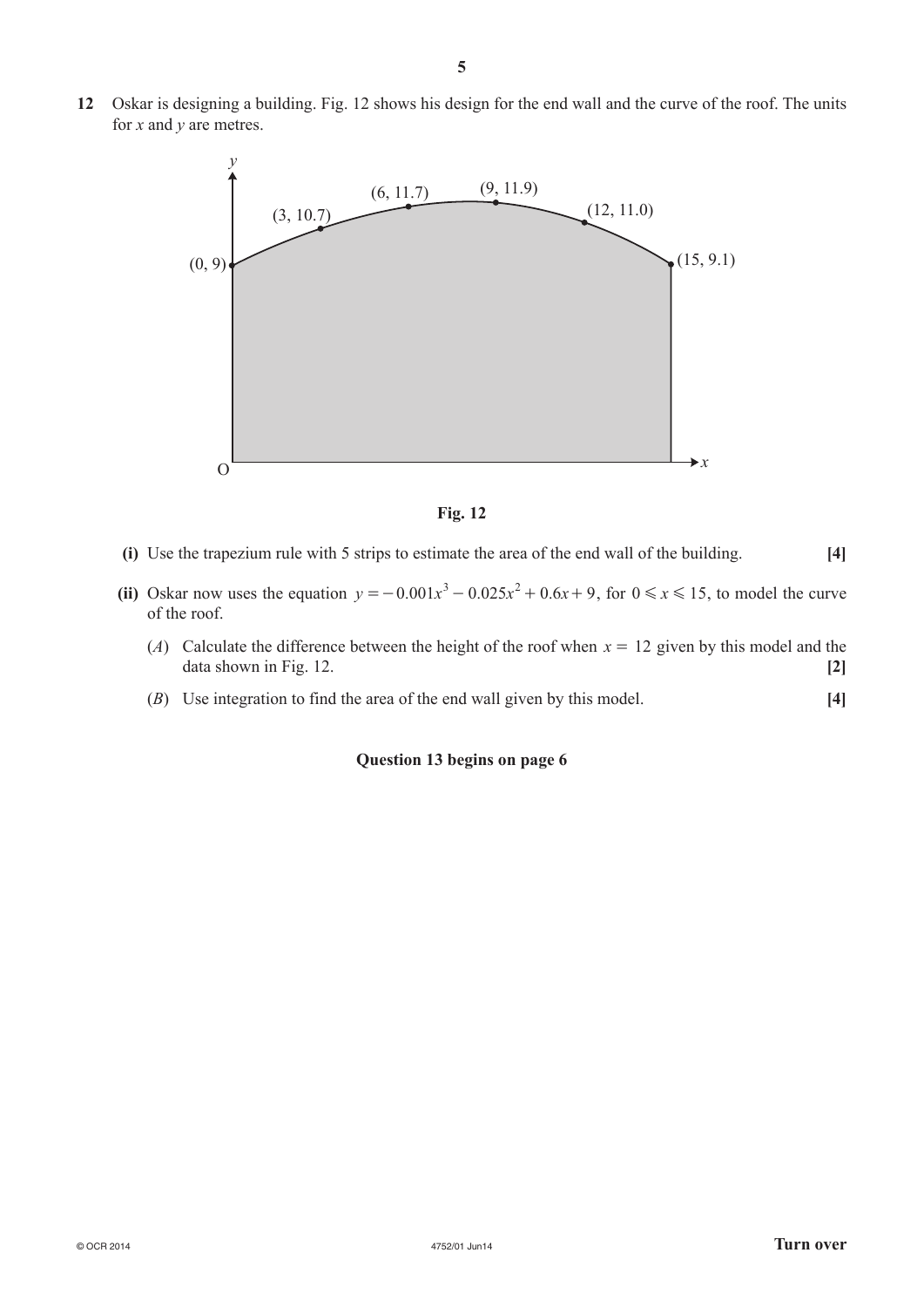**13** The thickness of a glacier has been measured every five years from 1960 to 2010. The table shows the reduction in thickness from its measurement in 1960.

| Year                                                      | 1965 | 1970 | 1975 | 1980 | 1985 | 1990 | 1995 | 2000 | 2005 | 2010 |
|-----------------------------------------------------------|------|------|------|------|------|------|------|------|------|------|
| Number of<br>years since<br>1960 $(t)$                    |      | 10   | 15   | 20   | 25   | 30   | 35   | 40   | 45   | 50   |
| Reduction in<br>thickness since<br>1960 $(h \, \text{m})$ | 0.7  | 1.0  | 1.7  | 2.3  | 3.6  | 4.7  | 6.0  | 8.2  | 12   | 15.9 |

An exponential model may be used for these data, assuming that the relationship between *h* and *t* is of the form  $\hat{h} = a \times 10^{bt}$ , where *a* and *b* are constants to be determined.

- (i) Show that this relationship may be expressed in the form  $\log_{10} h = mt + c$ , stating the values of *m* and *c* in terms of *a* and *b*.  $c$  in terms of  $a$  and  $b$ .
- **(ii)** Complete the table of values in the answer book, giving your answers correct to 2 decimal places, and plot the graph of  $\log_{10} h$  against *t*, drawing by eye a line of best fit.  $[4]$
- **(iii)** Use your graph to find *h* in terms of *t* for this model. **[4]**
- **(iv)** Calculate by how much the glacier will reduce in thickness between 2010 and 2020, according to the model. **[2]**
- **(v)** Give one reason why this model will not be suitable in the long term. **[1]**

#### **END OF QUESTION PAPER**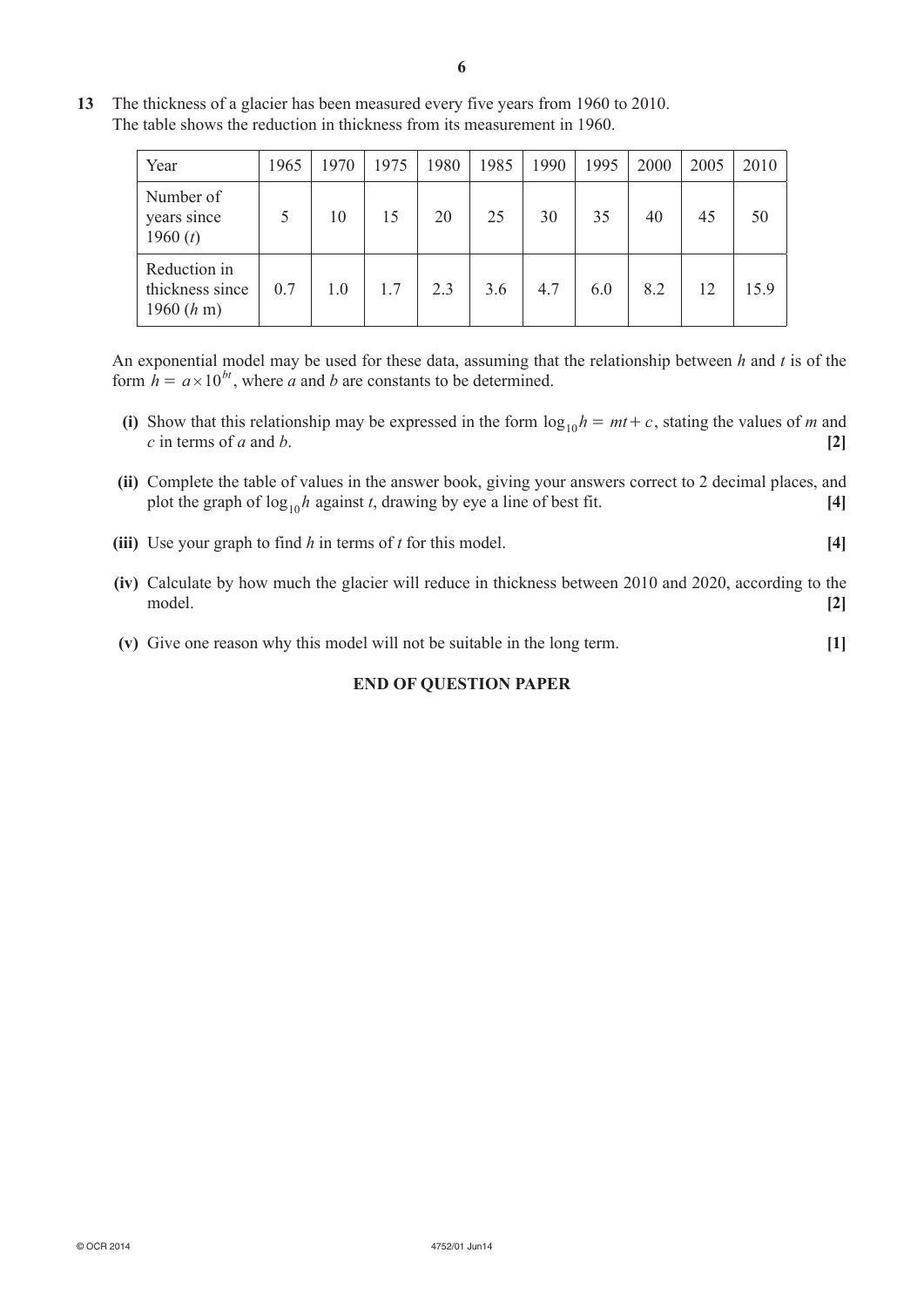#### **BLANK PAGE**